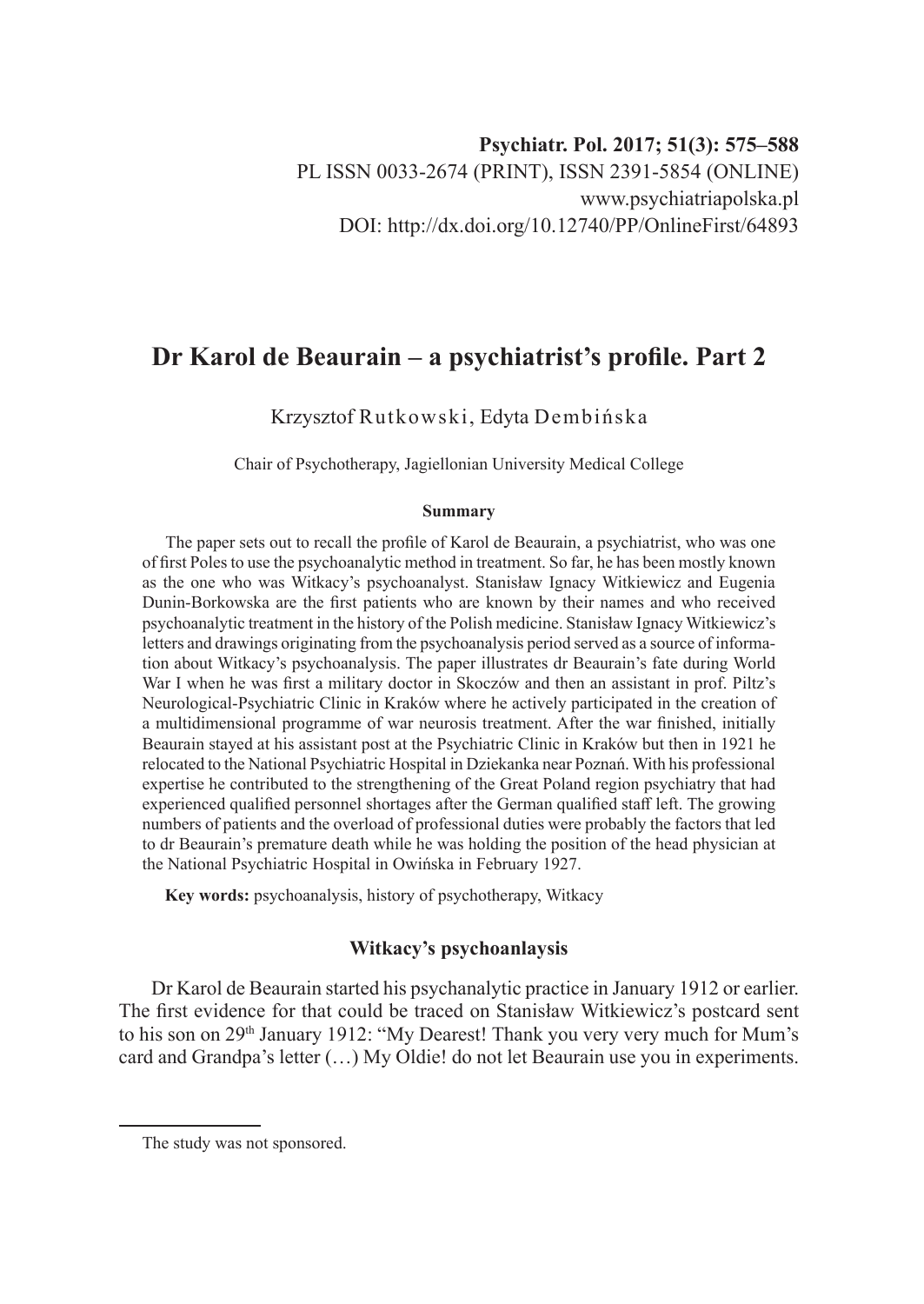He may make you believe you have some disease" [1]. That suggests that Stanisław Ignacy Witkiewicz (Witkacy) probably wrote in the letter to his father (the letter did not survive to the present day) that he at least started psychoanalysis. It must have been January 1912 and considering the frequent exchange of letters between the father and the son, hypothetically, the first psychoanalytic session could have occurred a few days before 29<sup>th</sup> January 1912. The friendly and familiar tone of Stanisław Witkiewicz's letter about de Beaurain seems significant. It seems worthwhile to review the course of psychoanalysis starting from its beginning. De Beaurain might not have been very experienced in conducting psychoanalytic sessions as Witkiewicz later ironically pointed out while describing himself that he served as "an experimental guinea pig" [2].

Having quit his studies at the Academy of Fine Arts in Krakow in 1910 Stanisław Ignacy Witkiewicz returned to Zakopane. In 1912 when he was 27, he experienced a difficult time in his life and had concerns about "going mad" [3]. After some years Witkiewicz wrote that it was dr Karol de Beaurain who was "interested in my dreams and offered me (…) 'a practical course'" [2]. The course of the psychoanalysis is most comprehensively reported (as a concurrent report rather than a memoir) in the letters to Helena Czerwijowska [3] and later works of Witkiewcz. He wrote the letters to Czerwijowska in a very open and emotional manner. The correspondence abounds in the descriptions of experienced feelings and in-depth reflections on them. These subjects along with deliberations over their mutual relationship are prevailing themes in the letters.

The frequency of psychoanalytic sessions is unknown but it cannot be ruled out that they may have occurred several times every week. Undoubtedly, the interpretation of dreams was the subject of the psychoanalysis. Witkiewicz wrote in the letter dated 5th May 1912: "Beaurain while asking about the dream inquired about my attitude towards you, Madam …" [3]. What seems significant is the description of a dream analysis which was referred to after several years: "The other oddity of a dream (…) is the one which the meaningful sense was shown to me only by Freud by means of dr de Beaurain; it consists in a dream symbolizing subconscious and hidden mental content that refers to significant past events which were somehow forgotten as a deep trauma, mostly painful and bleak experience" [2].

De Beaurain also analyzed Witkacy's relationship with his parents. At the final stages of the treatment, Witkacy wrote to Czerwijowska: "I see Boren<sup>1</sup> and the psychoanalysis is about to end but I did not get more faith in it. He keeps persuading me that I have an embryo complex without any success" [3]. The embryo complex was understood as a strong emotional bond with a physically absent father, Stanisław Witkiewicz (1851–1915), who was a famous painter, writer and "a discoverer" of Zakopane style. In his final years during his son's youth he was receiving treatment abroad and was in a relationship with another woman. Not later than in October 1912 the relation with mother was worked on during psychoanalysis, which is corroborated by two letters originated from that time. They included the typical psychoanalytic terms: Mutter-problem and Mutter-complex [3].

<sup>1</sup> Witkiewicz in his letters sometimes resorted to the phonetic spelling of Beaurain's surname, e.g., Borę, Boren.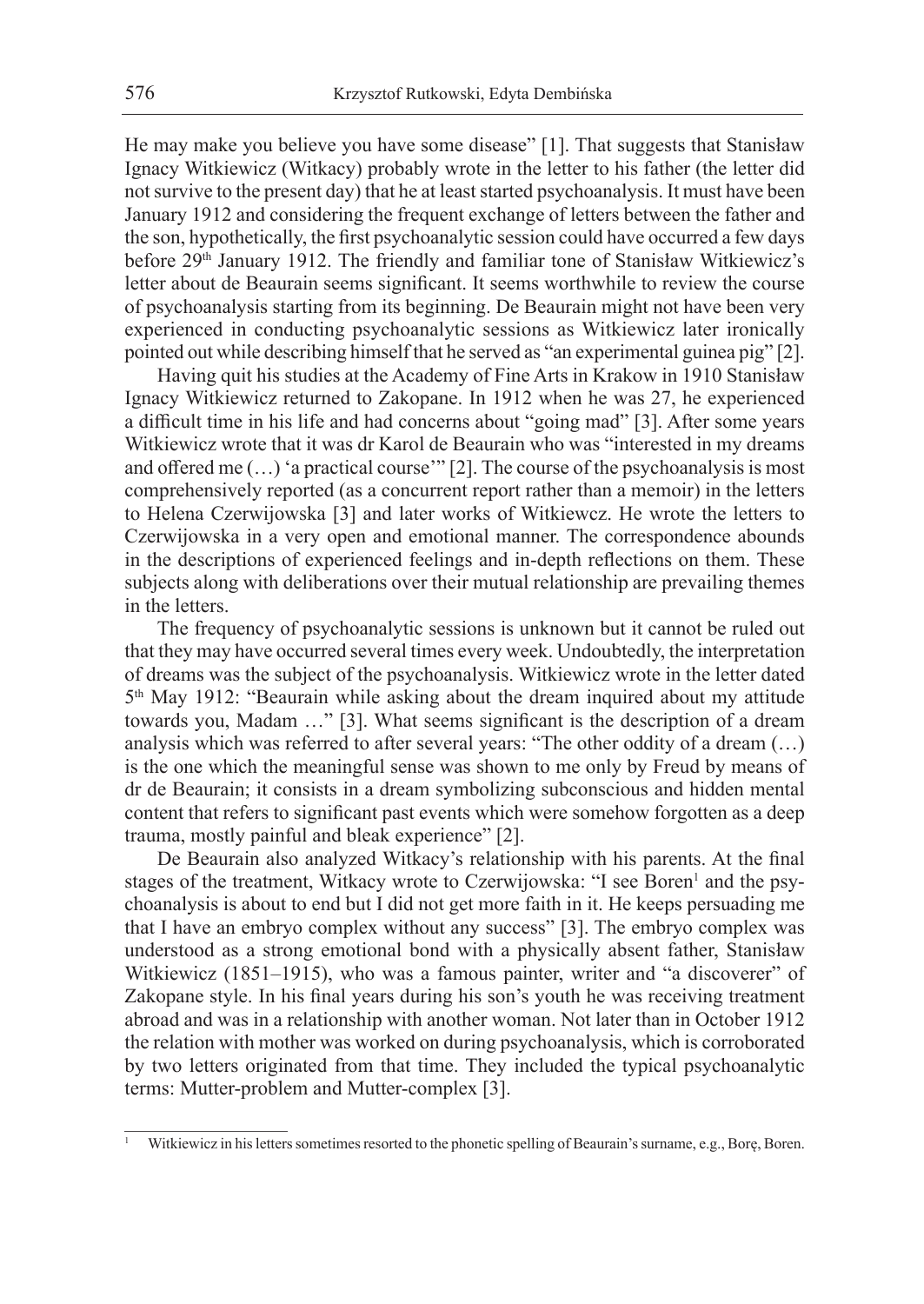Not only letters, but also drawings introduce the mood of analysis. In 1912, probably in October, Eugenia Dunin-Borkowska, Witkiewicz's close friend, became Karol de Beaurain's patient. Witkiewicz reports on that in the letter to Czerwijowska dated 24th October 1912: "Mrs. Borkowska is undergoing psychoanalysis at Boren's (I am saying that in secret – don't say a word even to Barbara) and it seems to be of benefit for her" [3]. It can be concluded that the effects of Witkiewicz's psychoanalysis were received in a positive manner since yet another person started their own psychoanalysis. Not many facts are known about Eugenia Dunin-Borkowska. She was an actress and a friend of Witkacy for numerous years. They wrote a play together entitled "Mister Price czyli bzik tropikalny" ("Mister Price, or Tropical Madness") in 1920 [4]. She was admired for her fine intellect and profound knowledge [5]. She is usually presented as a wife of Władysław Dunin-Borkowski, a painter and Witkacy's friend from studies [6]. The photographic copies of Eugenia's portraits created by Witkiewicz have been preserved [7]. The series of six charcoal drawings seems thought-provoking. The last one has the most interesting title of "The influence of psychoanalysis by Boren. Cheerfulness and tranquillity" [7].

Stanisław Ignacy Witkiewicz and Eugenia Dunin-Borkowska are the first patients who are known by names and who received psychoanalytic treatment in the history of Polish medicine. Earlier case studies and publications [8] presented patients in an anonymous (their identity may not be established) and extremely brief manner as the therapy usually lasted for a short time. The treatment of Stanisław Ignacy Witkiewicz is the first known case of a therapy which lasted long enough for typical phenomena of psychoanalysis to occur (transference, work with symbols etc.).

Witkiewicz himself was reluctant to recognize the positive influence of psychoanalysis on him while he was attending sessions at dr de Beaurain's. It was clearly much easier for him to do so in a series of Eugenia Dunin-Borkowska's portraits, particularly, in the title which was referred to [7]. That demonstrates Witkiewicz's general positive attitude to psychoanalysis which at that time did not apply to his own. Witkiewicz's "embryo complex", which got activated during transference, could inhibit relations with such a powerful man as undoubtedly his physician and analyst was. Additionally, he was a friend of the family (see the aforesaid conflict with dr Chramiec [9] or Stanisław Witkiewicz's postcard [1]). A great tension over psychoanalysis could be sensed in the letters between Witkiewicz and Czerwijowska. At some point Witkiewicz misses psychoanalysis and points out to its positive impact on his development ("I had a conference with Boren but it seems it was too late (…)" [3]). However, at another time he undermines the significance of psychoanalysis: "I underwent psychoanalysis and I stopped believing in Beaurain and his affairs" [3]. Such a dynamic course of psychoanalysis was undoubtedly challenging for a doctor and psychoanalyst.

Having completed almost a year of psychoanalysis, in December 1912/January 1913 Witkiewicz drew a portrait of dr Karol de Beaurain. He possibly took a photograph of him beforehand. The photograph presents de Beaurain's right-hand profile [10]. He reported on the drawing on 5<sup>th</sup> January 1913: "I have completed a portrait of dr Boren and it is a successful piece" [3]. The father also liked the portrait very much and he wrote in the letter dated 4<sup>th</sup> April 1913: "Out of all portraits the one of dr Beaurain is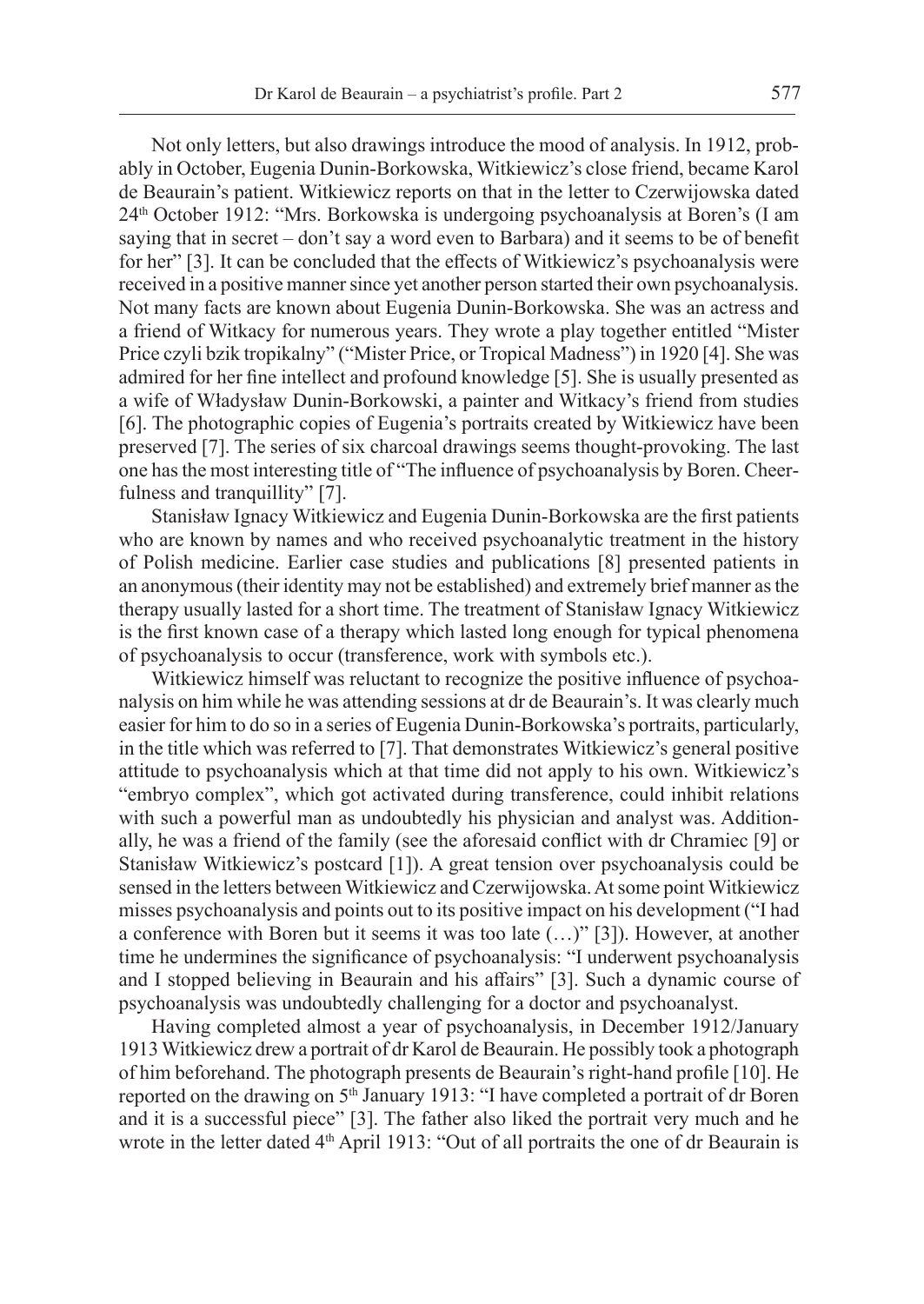outstanding" [1]. The further fate of the portraits is unknown. Subsequent facts [11] suggest that de Beaurain did not receive them or did not collect them in the course of psychoanalysis. In the catalogue of lost drawings one can find a photograph of a portrait drawing [7]. We can see a "double" portrait that presents both the left profile and the face. Karol de Beaurain is wearing a jumper and a collared shirt. His body (head, chest, shoulders, arms) is well-built. He is bald with short hair at the back of his head. He has grown a long moustache and straight beard. His forehead is wrinkled and the portrait is dominated by a straight and deep look.

At the beginning of 1913 S.I. Witkiewicz wrote in the letters to Helena Czerwijowska: "the psychoanalysis is about to end" [3]. No specific date when the psychoanalysis was completed can be traced. It possibly might have occurred between 10<sup>th</sup> and 30<sup>th</sup> March 1913, which is suggested by the letters dated on those days [3]. After numerous years he would write that "in 1912 [he did] a systematic "practical course" in psychoanalysis" [2]. That also suggests that the psychoanalysis probably ended at the beginning of 1913 indeed. To sum up, it lasted no shorter than approximately 14 months from the second half of January 1912 (father's letter dated 29<sup>th</sup> January) until the mid-March 1913 (the letter of 10<sup>th</sup> March). Witkiewicz himself wrote he "could not complete the psychoanalysis due to external factors" [2]. The reasons might have been the changes in de Beaurain's life (he left Zakopane and started work in Wisla, more information on that to follow) or the changes in Witkiewicz's life. The psychoanalysis was probably completed in March 1913 as planned and then it was supposed to be resumed but that did not occur and that is what Witkiewicz recalls as being incomplete.

Approximately a year after completing analysis and almost a one-year long engagement to Witkiewicz, Jadwiga Janczewska committed suicide on 21st February 1914. Witkacy's mental state was very poor and he kept experiencing suicidal tendencies. At that time Karol de Beaurain did not work in Zakopane any longer. He was likely to recommend to Witkacy psychoanalytical treatment in health-resort in Wisla [11]. However, Witkacy opted for something else as at the same time his friend, Bronisław Malinowski, suggested that Witkacy participates in the scientific expedition to Australia [12]. Shortly after he set off for his journey, he wrote a farewell letter to de Beaurain. It mostly included descriptions of S.I. Witkiewicz's unwell mental condition:

*"Honorable and Dearest Doctor:*

*I did not come to yours as every moment I spent in the country struck terrible blows to my ambition. Either death or New Guinea.(…) I bid farewell then to the Honorable Doctor and place my kisses on your Mrs's hands. I thank you two for everything.*

*S. Witkiewicz*

# *The portrait of myself and a drawing of yours will always be ready for collection" [11].*

The letter also conveys some biographical data. As it can be concluded, at that time de Beaurain did work in Wisla where he invited Witkiewicz and after his wife's death he was in a relationship with another woman that Witkacy sends his regards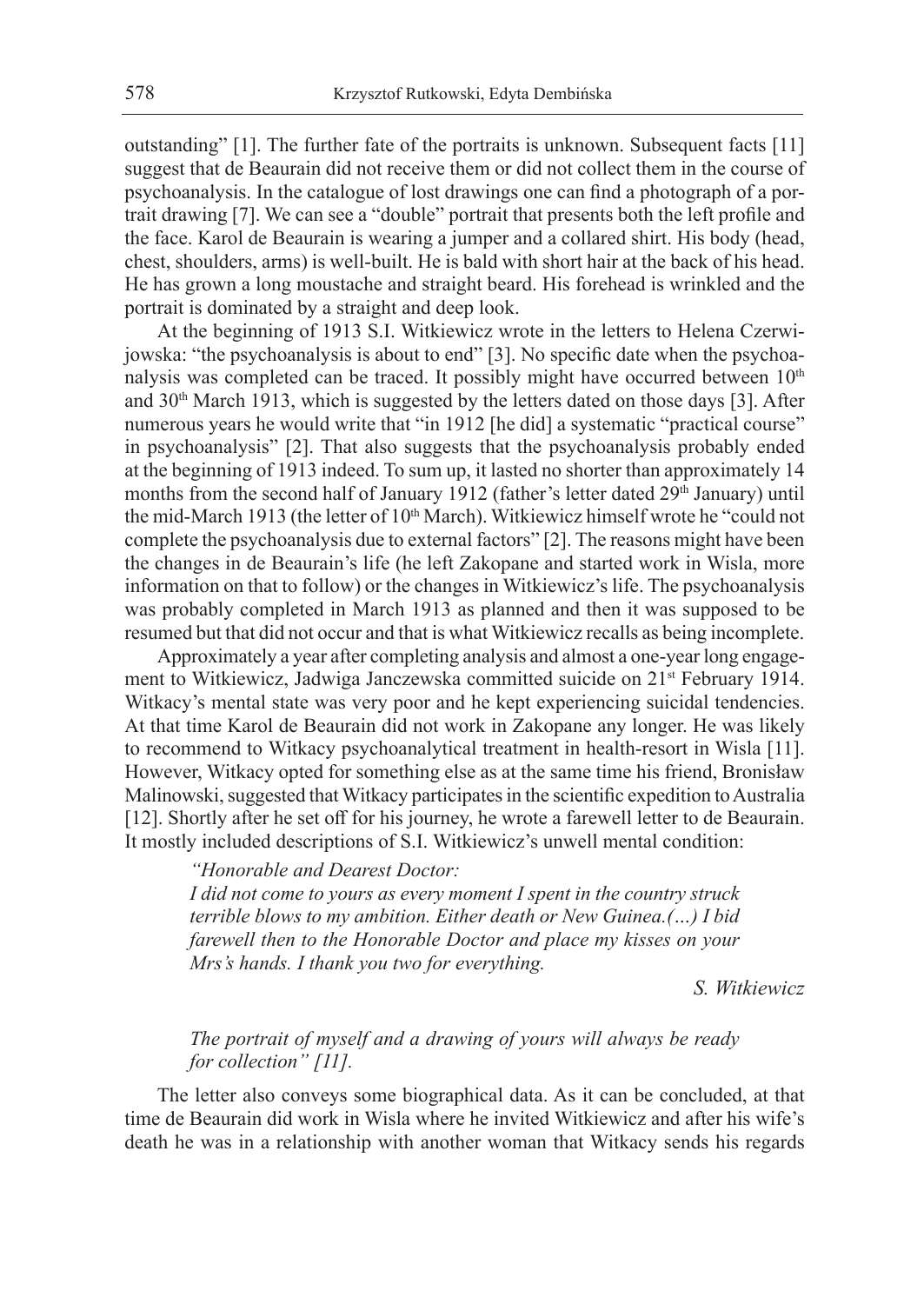to. Witkiewicz was likely to get on well with her as except for the phrase "place my kisses on your Mrs's hands" [13] which he frequently directed at Maria Dembowska, a friend of his father, he adds "I thank you two for everything" [11], which occurs in Witkiewicz's letter less frequently and could be interpreted as a positive attitude towards both of them and not only as a formal polite phrase. The last sentence suggests that dr de Beaurain did not possess his portrait drawing for some reason.

Not much is known about Karol de Beaurain's further contact with Stanisław Ignacy Witkiewicz. Witkacy was a really close friend of Janusz de Beaurain, dr Beaurian's younger son. They would spend a lot of time together as adults and the relationship with Janusz is a recurrent motif in Witkiewicz's correspondence, whereas the traces of Karol are just fragmentary. In the letter to his wife dated  $27<sup>th</sup>$  August 1926 he wrote: "Borę is as silent as a grave" [14]. It may mean that in 1926 Witkacy was trying to renew the contact with dr de Beaurain. What possibly could have driven him to do that were strong fears of future along with difficulties he experienced in the relation with his wife.

Stanisław Ignacy Witkiewicz's psychoanalysis conducted by Karol de Beaurain clearly ended with success despite the patient's (declared at least) resistance. Witkacy underwent individuation (soon after the psychoanalysis he adopted the pseudonym), more easily separated himself from the father and possibly from the mother, he got engaged and became more creative (he was writing a novel, took photographs and painted at that time). Witkacy's later creation suggests his fascination with psychoanalytic ideas always perceived in a positive manner as well as his attachment to the theory of complexes.

Witkiewicz did not only make references to psychoanalysis as a theory, but he also created specific characters in his works, e.g., dr Bechmetiev of "Insatiability" [16] whose real life counterpart was allegedly dr Karol de Beaurain. That is not certain though since several [15] psychiatrists may be identified in Witkacy's surroundings. Therefore, Bechmetiev could combine numerous traits. 23 years after the treatment, S.I. Witkiewicz wrote a book entitled "Niemyte dusze" ("Unwashed Souls") [2] which he dedicated to Karol de Beaurain. He started the work with the summary of his psychoanalysis: "I got familiar with Freud's method, so-called, psychoanalysis owing to a friend of my parents (somewhat mine as well considering a big age gap), dr Karol de Beaurain, in memory of whom I dedicate this work with a feeling of deep gratitude, respect, admiration and fondness. For years I did not appreciate what the first almost a pioneer of Freudian ideas did for us and indirectly for me" [2].

#### **Wisla**

On 24<sup>th</sup> October 1912 (still during his psychoanalysis) Witkacy wrote to Helena Czerwijowska that they have two guests in the guesthouse "Nosal" run by his mother: Jadwiga Janczewska and "Mr. Lewicki, a brother of Mrs. Boren" [3] ("Nosal" guesthouse has a record of Konstanty Lewiecki from Poznan staying there at that time [17]). The relation with Mr. Lewiecki seemed so good that he became a model for photographs (unpublished so far). In Ewa Franczak and Stefan Okołowicz's collection a box with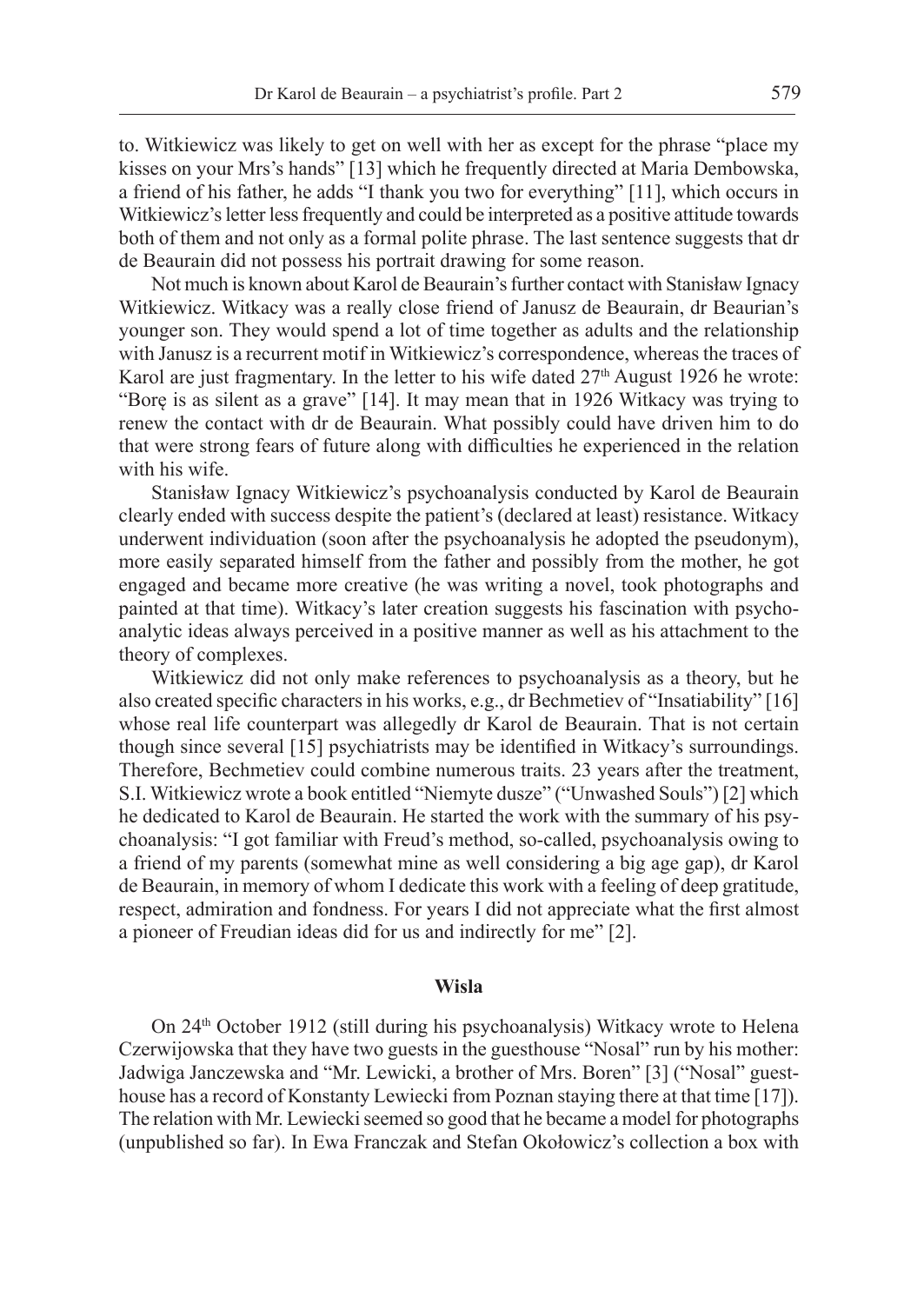photographs was preserved. It was signed "Mr. Rzeszotko, Moi in room J., Lewicki, Ms. Jastrzembska." In the description Stanisław Ignacy Witkiewicz confused the surname spelling in Jastrzębska and definitely Lewiecki [6]. Konstanty Lewiecki was a journalist and writer in Poznan. He was born in 1864 and died on 4th February 1927.

The first wife of dr Karol de Beaurain, Zofia Kosmowska, died on 19<sup>th</sup> November 1913 and she only had sisters. Therefore, at that time dr Beaurain had already remarried probably to Maria Lewiecka (all previous publications concerning Witkacy keep quiet about the second marriage of de Beaurain). The guest list from a year and a half before records the stay of Maria Beaurain from Poronin in the second half of March in 1911 [18], which suggests that Karol divorced Zofia and married Maria. Maria came from Poznan province and in April 1907 Karol donated 10 crowns for the people of the Great Poland [19]. He definitely did that because of patriotic motives but the deed could also be related to his relationship with Maria. The amount of the donation was significant as it was sufficient to buy five kilograms of coffee. De Beaurain's later fate made his ties with the Great Poland even stronger. Witkacy quoted de Beaurain with a slight irony in the letter to his wife of  $27<sup>th</sup>$  September 1929: "(...) When we felt so good. Is it only about the cursed gender stories to which no one (from men) had it arranged in a different manner, and the old Bore always claimed that a m[an] has to have many women as living with only one is a form of masturbation" [20]. If de Beaurain expressed this or similar view, based on the quote it cannot be certain in what circumstances he did so.

Maria Beaurain nee Lewiecka, a daughter of Władysław Lewiecki and Aniela nee Krzyżanowska, was born on 16<sup>th</sup> July 1866 in Grębanin in the Great Poland province [21]. She came from a noble family. Seweryn Żółtowski, who died in 1891, was the first husband of Maria [22]. Maria became Mrs. Beaurain at latest in 1911 [23]. Witkacy's letter of 1914 mentions Beaurain's remarriage [11] when the first wife was already dead. Also, a document of 4<sup>th</sup> April 1919 written by an associate dean of the Faculty of Medicine at the Jagiellonian University says that "dr Beaurain is married and has one child" [24].

As mentioned before, in 1914 Karol de Beaurain did not practice in Zakopane as he relocated to Wisla where he ran a hydrotherapy centre. The press from 1910, e.g., "Zakopane" magazine, reports that: "(…) in the beautiful West Beskidy mountains at the altitude of 450 metres above sea level there lies a beautiful village, Wisla. It was transformed into a health resort by Bogdan Hoff. He lived here for a long time and in 1906 built a hydrotherapy centre which attracts hundreds of visitors every year. (…) The centre is appropriately equipped with a good and cheap guesthouse and it guarantees a patient all the comfort and a thorough course of treatment" [25]. Only few press adverts could be found today, e.g., the one from "Kurier Warszawski" of 27th June 1908: "Źródła Wisły (Springs of Wisla). Hydrotherapy centre. Guesthouse Hotel "Piast" and villas for rent. Prospectus free of charge. The owner: Bogdan Hoff. Wisla Ustron Silesia Austria" [26]. A well-known balneologist, dr Józef Zanietowski, designed the arrangement of the hydrotherapy centre. He was also the first physician who looked after the patients [27]. Stays in Wisla were recommended to: "overworked persons, those with neurotic or cardiac disorders, convalescents and children in par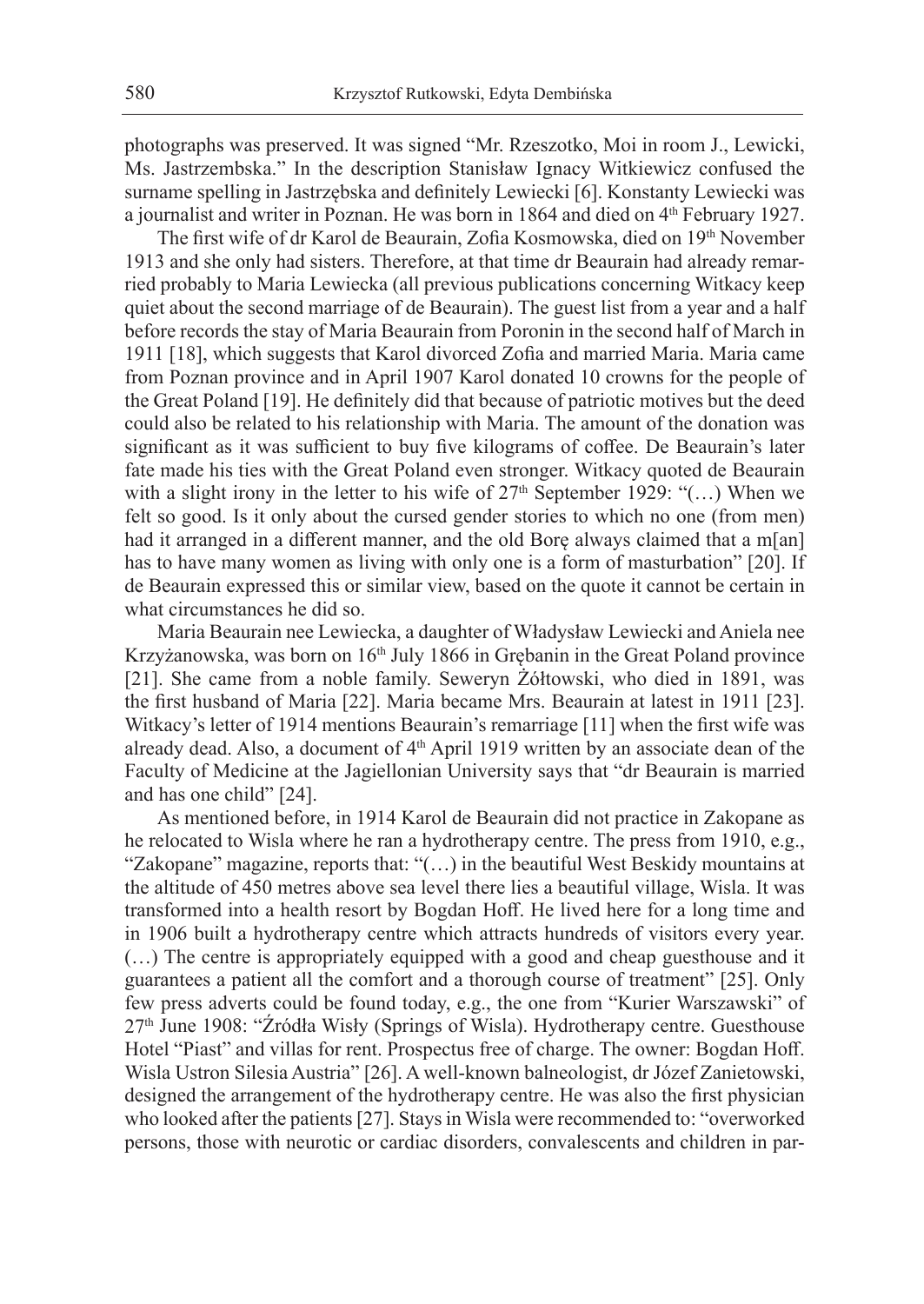ticular" [27]. Unfortunately, the centre did not bring expected profits. In August 1913 the centre was bought over by the company "Spółka Wiślańska" ("Wisla Company") which was established for that purpose [28, 29]. Before the centre was bought over, lively press propaganda occurred during which some people called for the rescue of the Polish spa from Germanization [28]. In 1914 the company nominated dr Karol Beaurain as a new director [28]. When he took up the post, he aimed at further develop the centre and his hydrotherapy knowledge gained from prof. Wilhelm Winternitz in Vienna was very helpful in that. Unfortunately on 28<sup>th</sup> July World War I broke out.

## **Krakow**

The fate of dr de Beaurain at the start of World War I can only be hypothesized. A press note relating to Janusz de Beaurain sheds some light as it reports him to be "a son of a military doctor in Skoczow in Silesia" [30]. Shortly after the war broke out, on  $31<sup>st</sup>$  July 1914 a general mobilization was announced in the area of Cieszyn Silesia (where Wisla was located) and the conscripted men joined three Cieszyn regimens of Austria. On 31st October 1914 the Cieszyn military crew was transferred to Skoczow where one of the Austrian military hospitals was founded. Dr de Beaurain probably worked there until he was transferred to Krakow. In March 1917 as a result of "military allocation" he started work at prof. Jan Piltz's Neurological-Psychiatric Clinic in Krakow [31].

Since the breakout of World War I the clinic was re-organized into a military neurotic-psychiatric ward of the clinical fortress hospital and it was famous for its treatment of war neuroses understood as posttraumatic disorders in contemporary terms [32]. When de Beaurain arrived at the clinic, two special wards of war neurosis treatment had already been established. These were the wards where "the military authorities would send the most serious cases for treatment from different parts of the Austro-Hungarian Empire" [33]. De Beaurain joined the experienced team supervised by prof. Piltz. The team included Stefan Borowiecki, Jan Landau, Cezary Onufrowicz, Stefan Pieńkowski [34] and Eugeniusz Artwiński, who was a medical student at that time. Dr de Beaurain with his expertise also in the field of psychoanalysis turned out to be a highly valuable addition to the team. Although he worked in the clinic for several months, it was him who professor Piltz mentions twice in the article "Contribution to the study of so-called war neuroses and their treatment based on own observations" published on 1<sup>st</sup> December 1917 [35]. Those references suggest that he valued de Beaurain's contribution to create an efficient program of war neurosis treatment. While writing about psychotherapy, Piltz recommended an indirect suggestion which "as expressed by the clinic assistant, dr Beaurain, should be given direction and dynamic action" [35]. Except for "individually applied psychotherapy" [35] other support techniques were included in the treatment such as learning to walk. De Beaurain was successful in that field as well. As professor Piltz reported: "The clinic assistants, dr Artwiński and dr Beaurain, while treating hysterical gait disorders, they developed, independently of each other, a method which consists in the distribution of movements of high coordination into a series of others which are less complicated or differently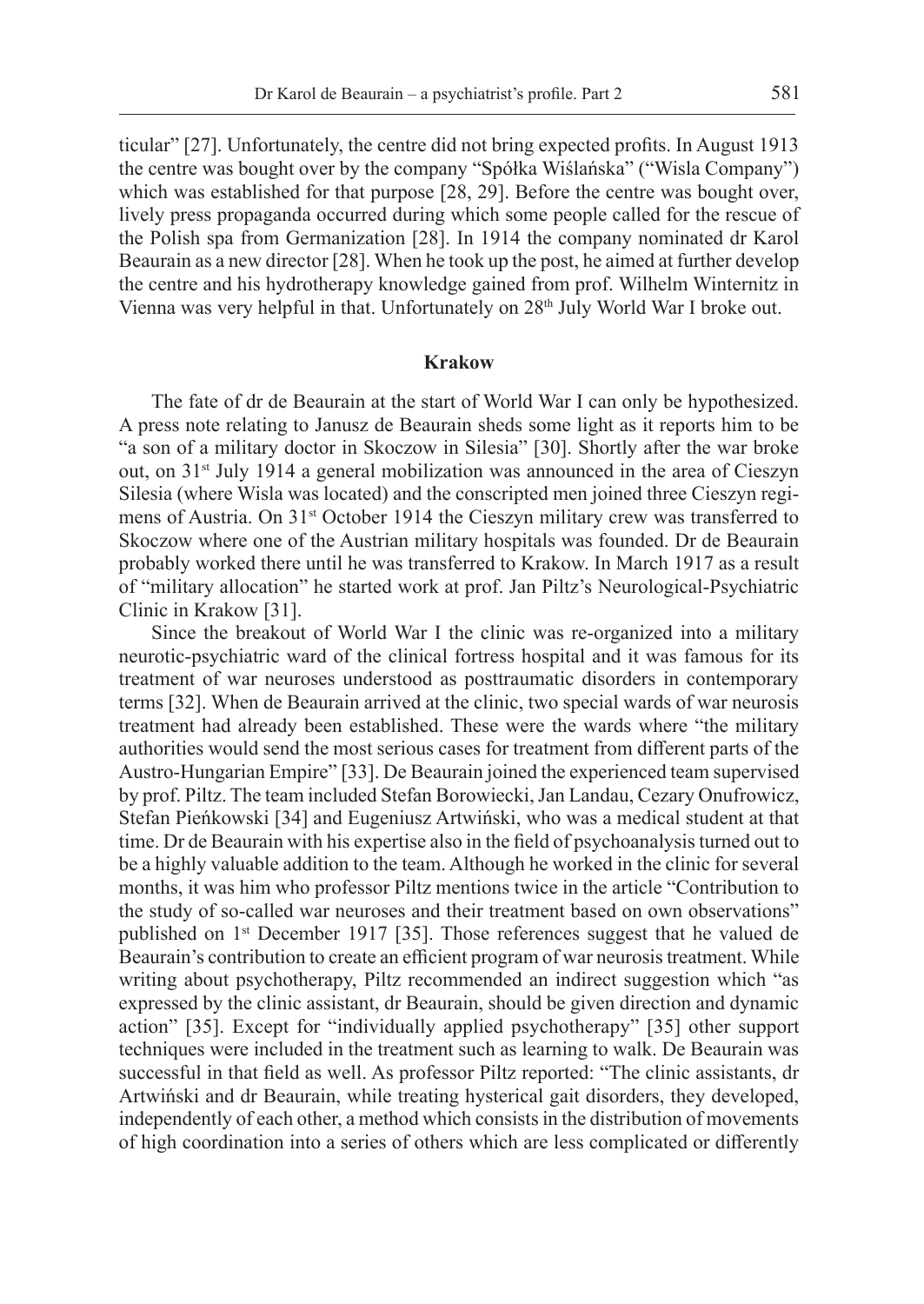coordinated" [35]. Professor Piltz must have highly valued de Beaurain's contribution and his expertise as when World War I ended, from 1<sup>st</sup> April 1919 to 31<sup>st</sup> March 1920 he offered him the appointment as an assistant at the Neurological-Psychiatric Clinic replacing dr Onufrowicz [36]. In the following year he was appointed a senior clinic assistant and then from 1st April 1921 until 31st March 1922 the appointment was extended [36].

## **Dziekanka**

In July 1921 he stepped down from the post [36] because he wanted to take up the position of the deputy head physician in the National Psychiatric Hospital in Dziekanka near Poznan, which he did on 25th July 1921 [37]. Dziekanka, located in the previous Prussian partition, suffered from a considerable shortage of staff after the German personnel left. Dr Aleksander Piotrowski, who was the head in Dziekanka at that time, took up the position on  $1<sup>st</sup>$  July 1919 and he reported that: "the relations were devastating as there were no experienced doctors, neither was there any experienced nursing staff. The number of physicians was very low as there were merely two unqualified assistant doctors at best" [38]. There were also moments when the head was an administrator at the same time and the only physician in the hospital which looked after on average 445 patients on a daily basis. Piotrowski wrote about the personnel situation as follows: "The medical staff has not reached its full capacity so far due to the lack of suitable candidates. Dziekanka sent its doctors to other hospitals where they took up managerial positions" [37]. The data suggests that the psychiatry in the Great Poland province urgently required professional support and found it in the person of dr Beaurain. When he joined the staff in Dziekanka, except for the head, two other physicians, who recently joined, worked there. However, it was him who replaced Piotrowski, the head, when he went on a business trip in July 1922 [39]. In 1923 on average 574 patients were receiving treatment in Dziekanka daily. Except for the head, five other doctors were employed there (dr Karol de Beaurain, dr Oskar Bielawski, dr Michał Siemionkin, dr Stanisław Salkowski and dr Brunon Nowara) [40]. In the same year dr de Beaurain was teaching patients church singing classes and directed the church choir [40] possibly as part of the occupational therapy promoted by A. Piotrowski, the head [37]. That is one of the few hints suggesting de Beaurain's religion as the choir was later taken over by a Catholic organist [37]. De Beaurain must have been familiar with Roman Catholic songs. A Protestant choir functioned in the hospital as well. During daily conferences the medical staff discussed patients' conditions, therapeutic treatments they carried out and discussed interesting cases. They were forensic experts for courts in Bydgoszcz, Poznan, Inowroclaw, Ostrow, Leszno and Wrzesnia. Since 1922 scientific gatherings of the hospital medical staff were organized every fortnight. They were devoted to "the discussion of current scientific affairs in the field of psychiatry, psychology and related disciplines" [37]. In his presentations, Karol de Beaurain often made references to psychoanalytic interpretation of psychopathological symptoms (sometimes opposing to the views of other presenters) and presented clinical cases and the lecture "On traumatic neuroses" [41].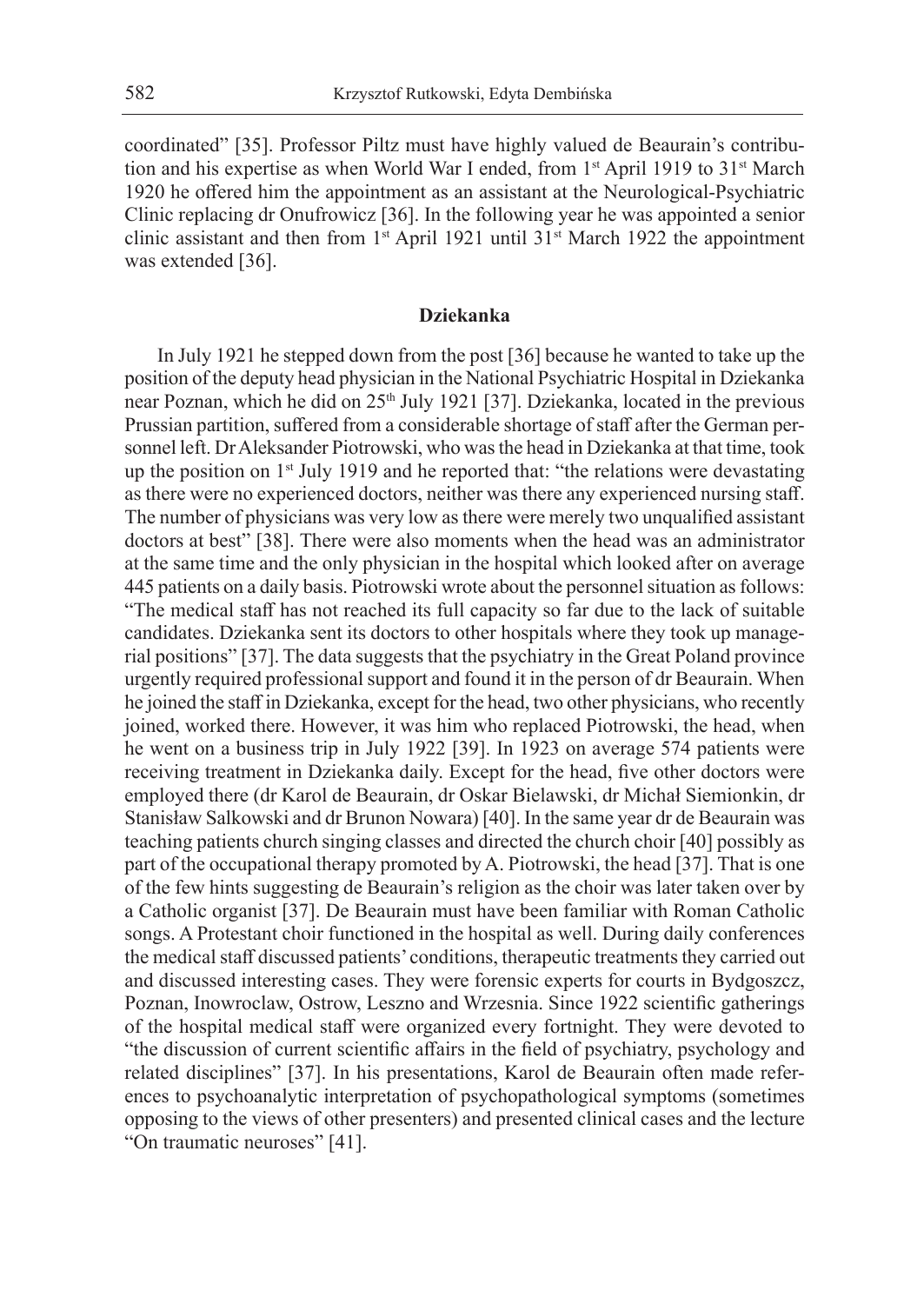On 30<sup>th</sup> November 1923 he reviewed two psychiatric papers in French. The first one presented the case of bouffée délirante *–* a psychosis which originated "as a consequence of a conflict between moral compulsion imposed by society in a mother's figure and the female patient's stimulated sex drive. (…) She sought escapism in a disease in which sexuality occurred with the force of a natural element. (...) While determining the psychoanalytic formula, the patient's condition can be named a victorious attack of unconscious states directed against the patient's consciousness" [42]. In the second paper, he reviewed three cases of schizophrenia which was preceded with epileptic seizures. The use of contemporary nomenclature (schizophrenia) and text references to Piltz's pupillary reflexes [42] should be noted.

During the discussion that arose from the presentation of a catatonia case at the clinical gathering on  $7<sup>th</sup>$  December 1923 he said that "the case perfectly illustrates the fluidity of boundaries between mental and physical functions. The same trauma or emotional conflict may produce different clinical symptoms in different cases depending on an individual reaction of a person. The study of patient's unconscious states would reliably clarify the symbolism of their complexes (…)" [43]. Furthermore, while discussing the case of a psychotic female patient on  $18<sup>th</sup>$  January 1924 he argued that "the inconsistencies of diagnosis result from insufficient interviews when the state of stupor passes, the case would probably be explained by "*bouffée délirante*" against the background of an erotic conflict. The patient's alleged delusions of sinfulness are explained by real guilt, the illegitimacy of her motherhood which became her calamity, an obstacle to a new romance and coveted marriage" [44].

Undoubtedly, de Beaurain adopted a psychoanalytic approach to patients since 1911 even if he could not treat some of his patients with psychoanalysis due to the chronicity of their disorders. One should also note the classically Freudian understanding of libido and structural conflict as well as a typically Jungian application of psychoanalysis in case analyses of psychosis and the use of terminology related to complexes. He also stressed the need to carry out a typically psychoanalytic extensive study of patients with regards to the significance of symbolic symptoms.

Other shorter reports present de Beaurain's patients' diagnoses. He demonstrated three cases of women with the following chronic conditions: patient O. – with melancholy, patient D. – suffering from sclerosis disseminata with epileptic seizures [45] and patient O. – with manic-depressive psychosis [46]. In the discussion on the usability of an erythrocyte sedimentation rate, he emphasized the importance of developing a proper research methodology [47].

On 4<sup>th</sup> January 1924 at a meeting of "the medical staff in Dziekanka and participating doctors from Gniezno" [41] "Mr. de Beaurain delivered a speech on traumatic neuroses. It was based on the experience of the University Clinic for Nervous and Mental Diseases in Krakow. While characterizing the conditions for the development of traumatic neuroses, the presenter listed the guidelines which should be complied with in treatment. He absolutely disapproves the use of abrupt means and the treatment of traumatic patients as malingerers. A templated approach should be avoided and having penetrated patient's psyche, the patient should be treated in an individual manner. A suggestion equipped with direction and dynamic action should be applied.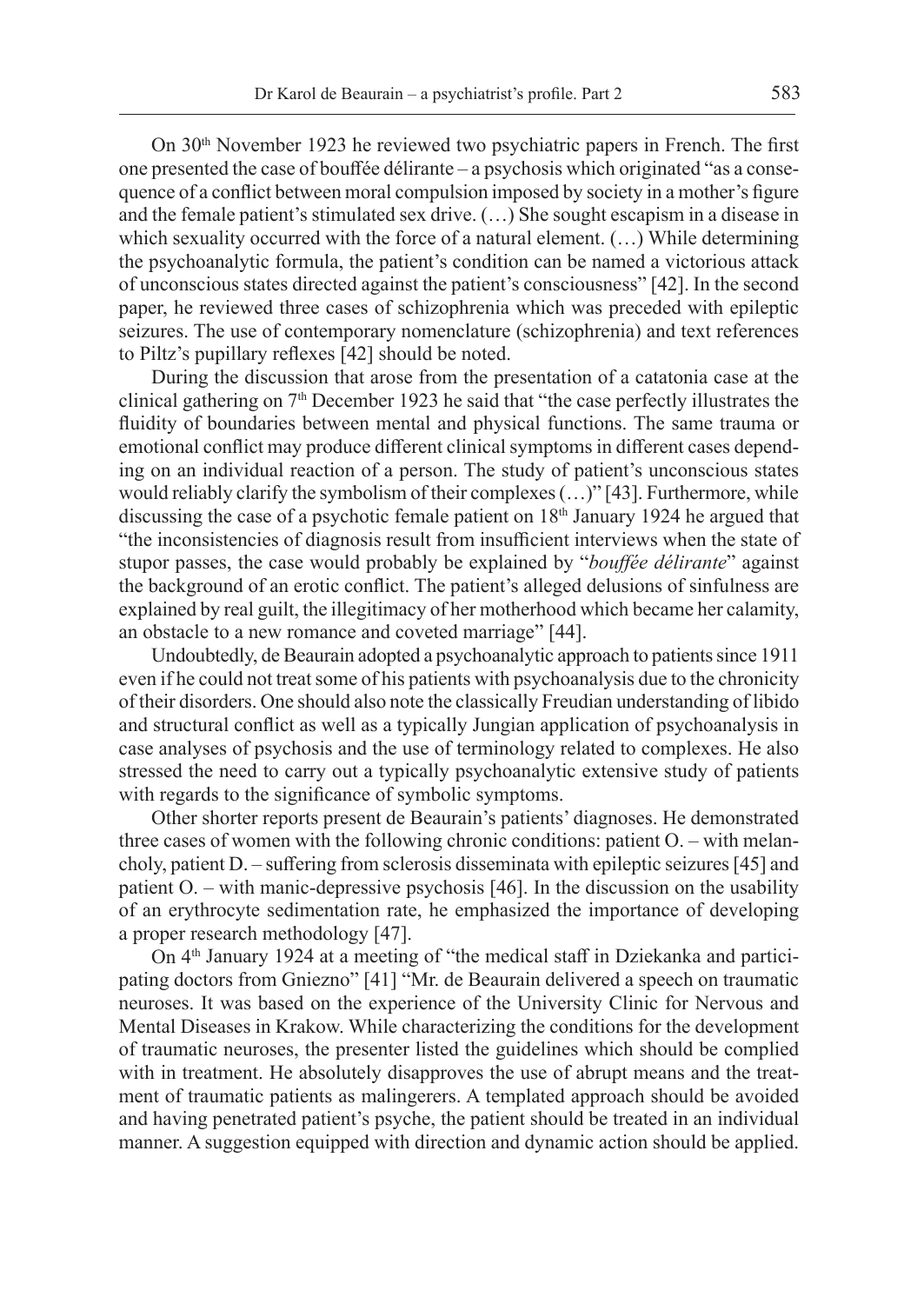The presenter illustrates less common clinical symptoms by means of a series of photographic images. Based on the extensive clinical data, the presenter arrives at the conclusion that all traumatic neuroses are curable with the application of skilful treatment in appropriate conditions. One should learn from war experience and apply that knowledge in practice.

Traumatic patients should be treated immediately and multiple examinations and medical reports should be avoided as they instill into the patient even stronger belief the he or she is seriously ill. Medical reports on traumatic neurosis often present great difficulties even to experienced neurologists – so would it not be more correct to start without any lengthy fuss the treatment of neurosis as soon as possible considering its curability? As in these cases a matter of compensation is at stake so the matter should be regulated by law which will determine that neurotic patients, unless they forego the claim to compensation, shall undergo treatment under the guidance of experienced neurologists. To achieve that, special wards at neurological-psychiatric clinics or hospitals or equivalent national institutions should be established" [41].

In the absence of a publication by Karol de Beaurain, almost the entire report was quoted as it presents well his view on posttraumatic neuroses and their treatment. It also demonstrates his extensive experience in that field, approach to patients and how much he was involved in the problem. All of the presented views are very modern and remain valid today. The suggestion about the need to establish specialist wards must have originated from his work experience during World War I in Krakow and that view remains valid at present as well.

A lot suggests that Beaurain's experience in the treatment of traumatic neuroses influenced the views of psychiatrists in Dziekanka. On 6<sup>th</sup> December 1927 dr Zajączkowski was presenting a case of a patient diagnosed with traumatic neurosis at the Dziekanka doctors' meeting, he suggested the existence of "pathological subconscious" complexes" as the reason for the persistence of symptoms [48]. That was followed by prof. Aleksander Piotrowski who in subsequent discussion firmly argued against the application of Kaufman's method in neurotic treatment regarding it as dangerous for the patient and destructive for a doctor-patient relation [48]. He also supported payments of a substantial one-off compensation instead of permanent pension.

Despite the intense workload, while working in Dziekanka, he translated the work by Theodore Flournoy entitled "William James' philosophy" [49]<sup>2</sup>. This seemingly insignificant fact tells a lot about dr de Beaurain. He was not a professional translator and must have selected the book himself. Flournoy was a medical doctor and he represented a rational stand in psychology. His work "From India to the planet Mars" disclosed mediumship as cryptomnesia and projection and strove to prove the existence of subconsciousness (C.G. Jung planned to translate this work) [51]. William James' philosophy certainly supported the view and made references to the psychology of

<sup>2</sup> The Polish edition of P. Benoit's "Forgotten" [50], which was published at the same time, was translated by P. de Beaurain who was not known for any other publications. Considering how rare the surname in Poland is, it is likely that the individual was related to Karol de Beaurain. The title page was provided with the female form "tłumaczyła" ("translated"), so it could be P [Mrs] de Beaurain.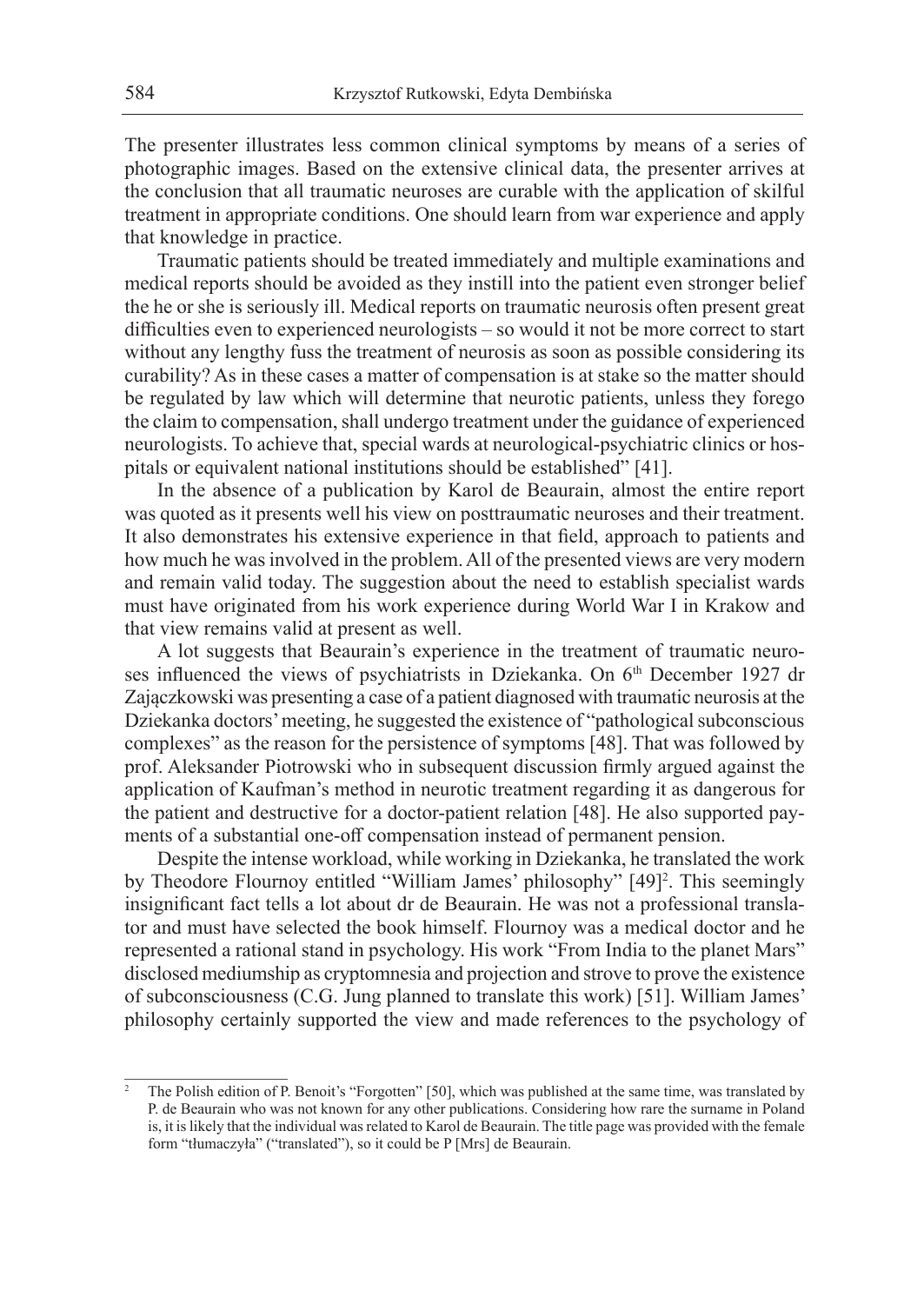religious experiences. Theodore Flournoy worked also as a professor at the University of Geneva at the time when Karol de Beaurain studied there, so the possibility of de Beaurain meeting him at that time or at least attending his lectures may not be excluded. The beliefs of the author, Theodore Flournoy, and the book 'protagonist', William James, reflect Karol de Beaurain's views as well. His involvement in therapeutic work, recognizing the reality of psychic phenomena or treating the patient as the subject become more comprehensible.

## **Owinska**

After almost three years of work in Dziekanka on 2<sup>nd</sup> June 1924 de Beaurain became the head physician at the National Psychiatric Hospital, which does not exist any longer, in Owinska [52]. The hospital in Owinska was a large institution which looked after on average 558 patients on a daily basis [52]. In addition to the adult ward, the hospital had a school and a kindergarten for mentally handicapped children. In 1924 dr Stanisław Górny was the head of the hospital. Furthermore, three other physicians were employed there: dr Eugeniusz Rhenke, dr Karol de Beaurain and dr Stefan Węcewicz [52]. From 1925 onwards the number of patients under care rose by approximately 100 every year (1925 – 646, 1926 – 734, 1927 –895) [53]. Five of the doctors who were employed in the hospital (in 1925 dr Rediger joined the team) were overburdened with work. On 27th August 1926 dr Eugeniusz Rhenke, the first from head physicians, died. As reported, the death occurred "after return from holidays" [54]. That was the time when S.I. Witkiewicz mentions in the letter to his wife on  $27<sup>th</sup>$ August 1926 that he did not receive any response: "Borę is as silent as a grave" [14].

Shortly afterwards on 12<sup>th</sup> February 1927 S.I. Witkiewicz wrote to his wife: "the old Borę is very sick and it seems Janusz will leave" [14]. Dr Karol de Beaurain died two days later on 14<sup>th</sup> February 1927 [55] in Owinska due to heart condition which was probably aneurysm ("aneurysm of heart") [55]. As his obituary reported "he died performing his medical duties till the very last moment" [55]. He was buried on 16<sup>th</sup> February at the cemetery in Owinska. The exact location of his burial is yet to be found.

#### **References**

- 1. Witkiewicz S. *Listy do syna*. Danek-Wojnowska B, Micińska A. ed. Warsaw: State Publishing Institute; 1969.
- 2. Witkiewicz SI. *Narkotyki. Niemyte dusze*. Warsaw: State Publishing Institute; 1993.
- 3. Witkiewicz SI. *Listy do Heleny Czerwijowskiej*. In: Witkiewicz SI. *Listy I*. Warsaw: State Publishing Institute; 2013. p. 177-259
- 4. Witkiewicz SI. *Mister Price czyli bzik tropikalny*. In: Witkiewicz SI. *Dramaty I*. Warsaw: State Publishing Institute; 1996. p. 267–332.
- 5. Degler J. *Noty do dramatów*. In: Witkiewicz SI. *Dramaty I*. Warsaw: State Publishing Institute; 1996. p. 622.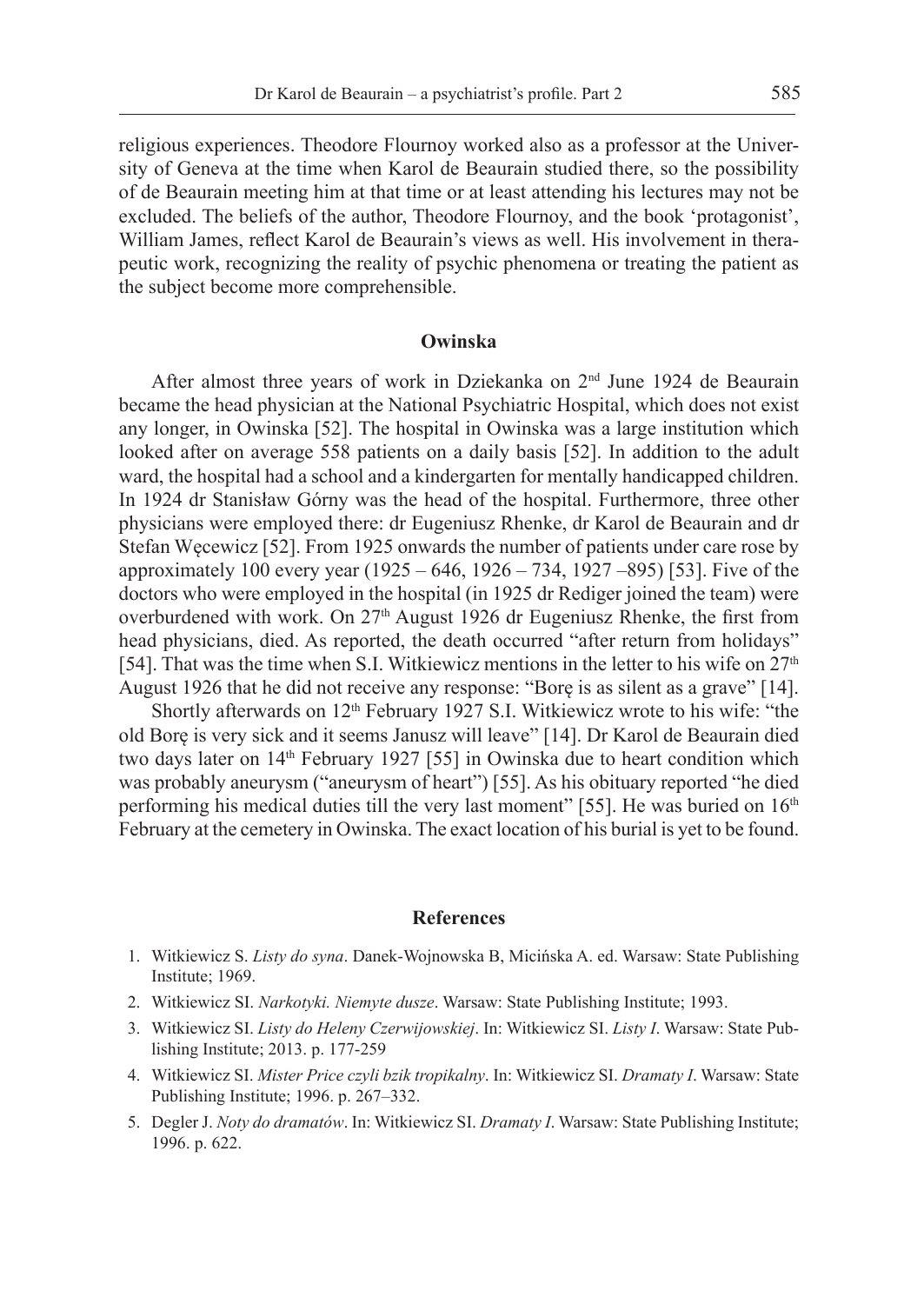- 6. Witkiewicz SI. *Listy I*. Warsaw: State Publishing Institute; 2013.
- 7. Sztaba W. *Stanisław Ignacy Witkiewicz: zaginione obrazy i rysunki sprzed roku 1914 według oryginalnych fotografii ze zbiorów Konstantego Puzyny*. Warsaw: Auriga. Art and Film Publishers; 1985.
- 8. Jekels L. *Leczenie psychoneuroz za pomocą metody psychoanalitycznej, tudzież kazuistyka*. In: Ciągliński A, Gajkiewicz W, Męczkowski W, Radziwiłłowicz R, Rotstadt J, Witzl A. et al. ed. *Prace I-go Zjazdu neurologów, psychiatrów i psychologów polskich*. Warsaw: Wende and co.; 1910. p. 613–628.
- 9. Rutkowski K, Dembinska E. *Dr Karol de Beaurain a psychiatrist's profile. Part 1*. Psychiatr. Pol. Online First 19.08.2016 [Epub ahead of print]; DOI: 10.12740/PP/OnlineFirst/63473.
- 10. Franczak E, Okołowicz S. *Przeciw nicości. Fotografie Stanisława Ignacego Witkiewicza*. Krakow: Literary Press; 1986.
- 11. Witkiewicz SI. *Listy i notatki z podróży z tropików. List do Karola de Beaurian*. In: Witkiewicz SI. *Listy I*. Warsaw: State Publishing Institute; 2013. p. 342–343.
- 12. Degler J. *Witkacego portret wielokrotny*. Warsaw: State Publishing Institute; 2013.
- 13. Witkiewicz SI. *Listy do ojca Stanisława Witkiewicza*. In: Witkiewicz SI. *Listy I*. Warsaw: State Publishing Institute; 2013. p. 121–141.
- 14. Witkiewicz SI. *Listy do żony (1923-1927)*. Micińska A, Degler J. ed. Warsaw: State Publishing Institute; 2005.
- 15. Nasierowski T. *Witkacowszczyzna, czyli świat widziany oczami "wariata". Związki Stanisława Ignacego Witkiewicza z psychiatrią i psychiatrami polskimi XX wieku*. Arch. Hist. Filoz. Med. 1992; 55(1): 13–29.
- 16. Witkiewicz SI. *Nienasycenie*. Warsaw: State Publishing Institute; 1992.
- 17. List of guests attending from  $9<sup>th</sup>$  to  $22<sup>nd</sup>$  October 1912. Zakopane: Czasopismo poświęcone sprawom Zakopanego 29<sup>th</sup> October 1912; 5(24): 8.
- 18. List of guests attending from 15th March to 1st April 1911. Zakopane: Czasopismo poświęcone sprawom Zakopanego 12<sup>th</sup> April 1911; 4(7): 5.
- 19. Nowa Reforma 9th April 1907; 24(162): 3.
- 20. Witkiewicz SI. *Listy do żony (1928-1931)*. Micińska A, Degler J. ed. Warsaw: State Publishing Institute; 2007.
- 21. Minakowski MJ. *Elita poznańska senatorska z posłami ziemi wschowskiej*. Krakow: Dr Minakowski; 2012.
- 22. Dunin-Borkowski JS. *Genealogie żyjących utytułowanych rodów polskich*. Lviv: Polish Printing House; 1895.
- 23. Boniecki A. *Herbarz polski*. Cześć I. Vol. XIV. Warsaw: Gebethner and Wolff; 1911.
- 24. Letter from associate dean of the Faculty of Medicine of 4<sup>th</sup> April 1919. Folders of Jagiellonian University employees. SII619: Archives of Jagiellonian University; 1919.
- 25. Ż J. *Wisła*. Zakopane: Czasopismo poświęcone sprawom Zakopanego 8<sup>th</sup> July 1910; 3(13): 2.
- 26. Press advert of the Hydrotherapy centre "Źrodła Wisły". Kurjer Warszawski 27th June 1908; (179): 1.
- 27. Pelczar Z, Zanietowski J. ed. *Przewodnik po zdrojowiskach i uzdrowiskach polskich*. Krakow: Polish Balneological Society; 1913.
- 28. Spyra J. *Początki Wisły jako uzdrowiska*. In: Kiereś M. ed. *Monografia Wisły. T. 2: Wisła: dzieje beskidzkiej wsi do 1918 roku*. Wisla: "Na Gojach" Gallery; 2007: 201–204.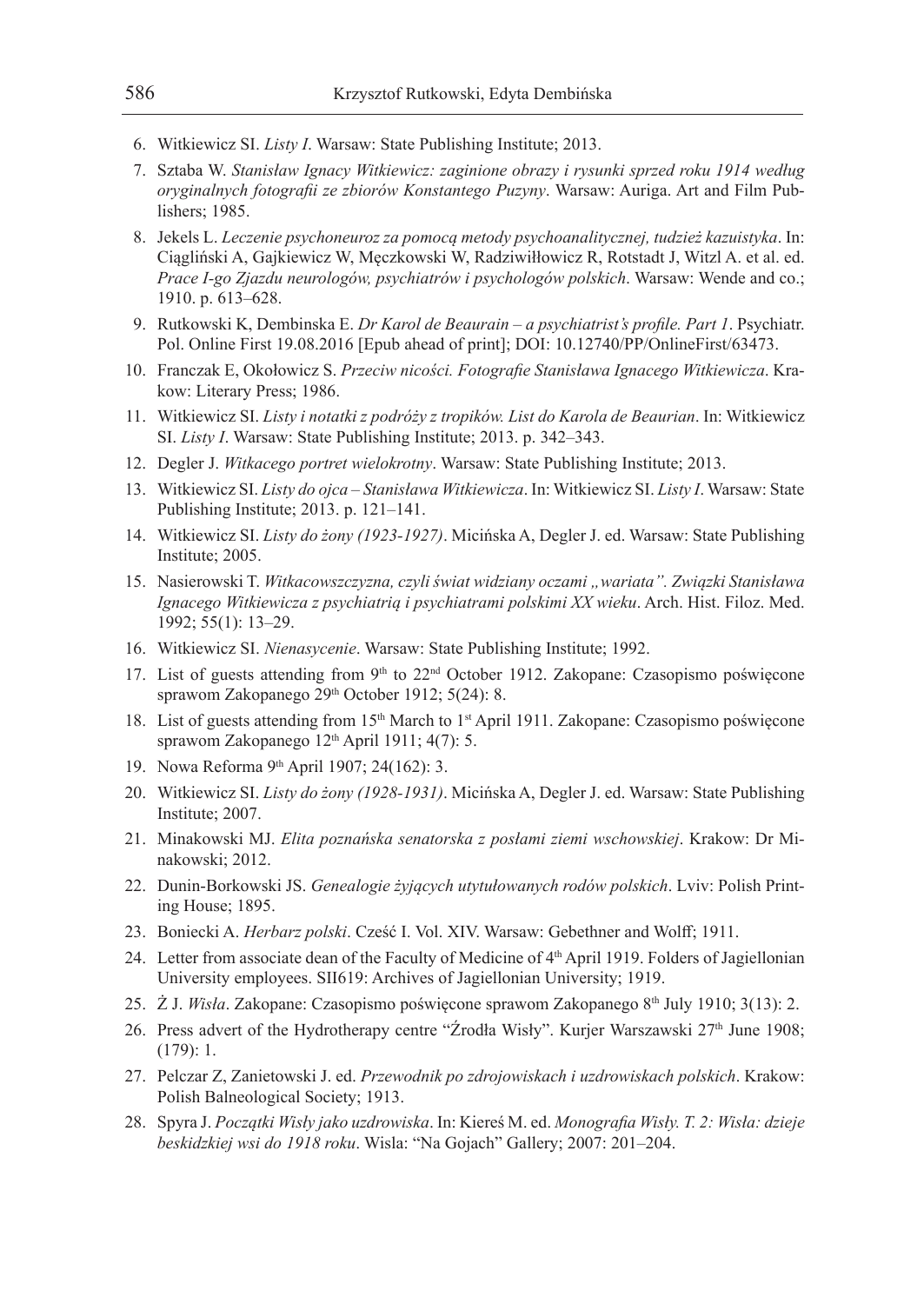- 29. *Kronika krajoznawcza*. Ziemia 1913; 4(9): 144.
- 30. *Pierwszy lotnik-legionista*. Ilustrowany Kuryer Codzienny 27th June 1917; 175: 4.
- 31. *Beaurain K. Curiculum vitae*. Folders of Jagiellonian University employees, S II 619. Krakow: Archives of Jagiellonian University; 1920.
- 32. Rutkowski K, Dembińska E. *Research and treatment of war neuroses at the Clinic for Nervous and Mental Diseases at the Jagiellonian University in Krakow before World War II in the context of psychiatry in Europe*. Psychiatr. Pol. 2014; 48(2): 383–393.
- 33. Letter from the Faculty of Medicine of 23<sup>rd</sup> January 1919 to the Ministry of Religious Denominations and Public Enlightenment. Inventory of files of Faculties and studies at the Jagiellonian University. Neurological-Psychiatric Chair and Clinic. WL II 175. Archives of Jagiellonian University; 1919.
- 34. Czech J. *Kalendarz krakowski na rok Pański 1917*. Krakow: Czas Publishing House; 1917.
- 35. Piltz J. *Przyczynek do nauki o t. zw. nerwicach wojennych i ich leczeniu na podstawie własnych spostrzeżeń*. Przegl. Lek. 1917; 56(48): 395–408.
- 36. *Beaurain Karol*. Folders of Jagiellonian University employees. S II 619: Archives of Jagiellonian University.
- 37. Jaska A, Piotrowski A. *Dzieje szpitala Dziekanka 1894-1994*. Gniezno: Foundation for Mental Health Protection at WSdNiPCh; 1994.
- 38. Piotrowski A. *Czterdziestolecie istnienia Wojewózkiego Zakładu Psychiatrycznego w Dziekance, piętnastolecie administracji polskiej w Dziekance*. Nowiny Psychjatryczne 1934; 11(1–2): 11–35.
- 39. *Wyjazd do Wilna*. Lech: Gazeta gnieźnieńska 2nd July 1922; 24(149): 2.
- 40. *Sprawozdanie Wydziału Krajowego z administracji Poznańskiego Krajowego Związku Komunalnego za rok 1923. Cześć II. Zakłady Krajowe*. Poznan: National Authority Office in Poznan; 1924.
- 41. Salkowski S. *Mięsieczne posiedzenie naukowe lekarzy w Dziekance ze wspołudziałem lekarzy z Gniezna jako gości w dniu 4 stycznia 1924 roku*. Nowiny Psychjatryczne 1924; 1(2): 14.
- 42. Salkowski S. *Posiedzenie kliniczne lekarzy Zakładu w dniu 30.XI.1923*. Nowiny Psychjatryczne 1924; 1(1): 4–5.
- 43. Salkowski S. *Miesięczne posiedzenie naukowe lekarskie ze współudziałem lekarzy z Gniezna w dn.7.XII.23*. Nowiny Psychjatryczne 1924; 1(1): 5–8.
- 44. Salkowski S. Posiedzenie kliniczne lekarzy w Dziekance w dniu 18 stycznia 1924 r. Nowiny Psychjatryczne 1924: 1(2): 14–15.
- 45. Salkowski S. *Posiedzenie kliniczne lekarzy w Dziekance w dniu 14.5.1924*. Nowiny Psychjatryczne 1924; 1(6): 47**-**48.
- 46. Salkowski S. *Posiedzenie kliniczne lekarzy w Dziekance w dniu 28 marca 1924 r*. Nowiny Psychjatryczne 1924; 1(8): 118–119.
- 47. Salkowski S. *Posiedzenie kliniczne lekarzy Zakładu w dniu 17 listopada 1923*. Nowiny Psychjatryczne 1924; 1(1): 3–4.
- 48. Galon S. *Posiedzenie kliniczne lekarzy w Dziekance z dnia 6.XII.1927 r*. Nowiny Psychjatryczne 1929; 6(1–2): 69–73.
- 49. Flournoy T. *Filozofia Williama Jamesa*. Warsaw: Trzaska, Evert and Michalski; 1923.
- 50. Benoit P. *Zapomniany*. Poznan: Eos; 1924.
- 51. Bair D. *Niezdolny do zajęcia stanowiska*. In: Bair D. ed. *Jung. Biografia*. Warszawa: KR; 2009. p. 163–174.